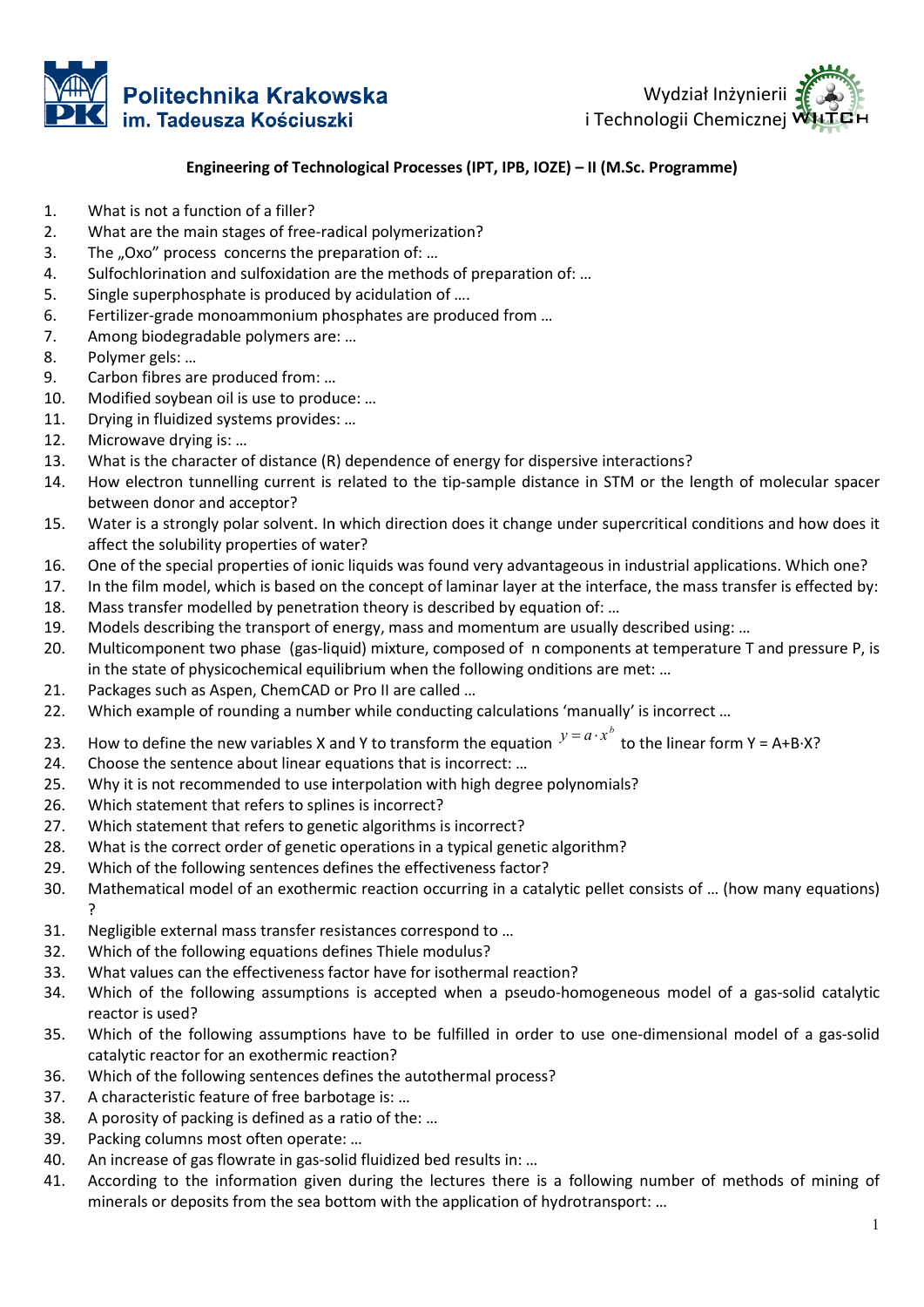

## Politechnika Krakowska im. Tadeusza Kościuszki



- 42. The fluidization number is defined as a ratio of …
- 42. The fluidization number is defined as a ratio of ...<br>43. In a horizontal two-phase gas-liquid ring flow: ...
- 44. A possibility of reduction of liquid flow resistance in the pipeline is possible only in the case of: …
- 45. How many membrane structures exists: …
- 46. Basal parameter of ultrasound wave used to hydrodynamic calculations are:…
- 47. Which of the following are not the separation processes ?
- 48. To establish basic dimensions of ultrasonic extractor, the necessary parameters are … ?
- 49. Physical and chemical adsorption (compare).
- 50. The BET isotherm ...
- 51. Industrial adsorption processes generally consist in adsorption and desorption steps. The change of what parameters is used in these methods ? A possibility of reduction of liquid flow resistance in the pipeline is possible only in the case of: ...<br>How many membrane structures exists: ...<br>Basal parameter of ultrasound wave used to hydrodynamic calculations are:..
- 52. What is the operating principle of an adsorption chiller based on? What is the role of adsorption?
- 53. Which of the following formulas presents Monod equation?
- 54. Which of the following formulas presents Haldane equation??
- 55. Which of the following systems of equations present a mathematical model a continuous stirred tank bioreactor for single-substrate microbiological process at steady state?<br>56. Which of the sentences defines the growth for single-substrate microbiological process at steady state?
- 56. Which of the sentences defines the growth yield coeffic
- 57. Which of the properties below is a consequence of predator presence in a microbiological reactor? microbiological reactor?
- 58. Critical residence time is defined as…
- 59. Which of the properties is a consequence of biofilm presence in a microbiological reactor?
- 60. Chose the sentence which describes the effects of increasing the value of the biomass thickening degree on stationary characteristics of a bioreactor with recirculation.<br>61. The mixing homogeneity is given by: ...<br>62. stationary characteristics of a bioreactor with recirculation.
- 61. The mixing homogeneity is given by: …
- 62. For the estimation of mixing power, the following non-dimensional module is used: ...
- 63. Power number for mixing depends on the Rem number in the following flow region …
- 64. The Rem number (the most frequent case) for the newtonian and non mixing Rem number flow region Rem number (the for the non-newtonian systems differs by: …
- 65. The basic parameters for balancing of mixing process: …
- 65. The basic parameters for balancing of mixing process: ...<br>66. Coefficient of mass transfer In mixing processes is incorporated in: ...
- 67. Macromixing is characterised by time of …
- 68. Power number Po is a function of …
- 67. Macromixing is characterised by time of ...<br>68. Power number Po is a function of ...<br>69. Necessary parameters for the modelling of disperse systems are: ...
- 70. The most frequent model of disperse systems: ...
- 71. Disperse phase droplet coalescence influences: ...
- 72. Mixing time influences: …
- 73. The basic hydrodynamical parameters, used to model disperse systems are: …
- 74. In which regions the viscous forces have significant influence on the size of stable droplets: mical parameters, used to model disperse systems are: ...<br>viscous forces have significant influence on the size of stable<br>; number decides about disperse chase droplet disruption: ...
- 75. Which dimensionless number decides about disperse chase droplet disruption: …
- 76. Mass transfer coefficient is included in the dimensionless module …
- 77. Addition of surfactant lowers …
- 76. Mass transfer coefficient is included in the dimensionless module ...<br>77. Addition of surfactant lowers ...<br>78. For the evaluation of the specific area in the liquid-liquid systems (spherical droplets), the following f be used: … on-dimensional module is used: ...<br>
ber in the following flow region ...<br>
s: ...<br>
s: ...<br>
s: ...<br>
corporated in: ...<br>
systems are: ...<br>
el disperse systems are: ...<br>
el disperse systems are: ...<br>
el disperse systems are: .
- 79. The most frequently used diameter in the modelling of liquid-liquid systems is: ...
- 80. Sherwood number is a function of the following dimensionless numbers: ...
- 81. In case of parallel connection of two identical rotary pumps in a plant: ...<br>82. In case of serial connection of two identical rotary pumps: ...
- 82. In case of serial connection of two identical rotary pumps: ...
- 83. The theoretical characteristic of positive-displacement pumps (pressure y coordinate, vs. throughput coordinate) is:
- 84. The peristaltic pump is a pump with ...
- 85. If two parallel branches coming from one pipeline have different resistance coefficients then during the fluid flow:<br>86. The fan power is directly proportional to the: ...<br>87. When throttling a fan in a delivery pipeli
- 86. The fan power is directly proportional to the: ...
- 87. When throttling a fan in a delivery pipeline: ...